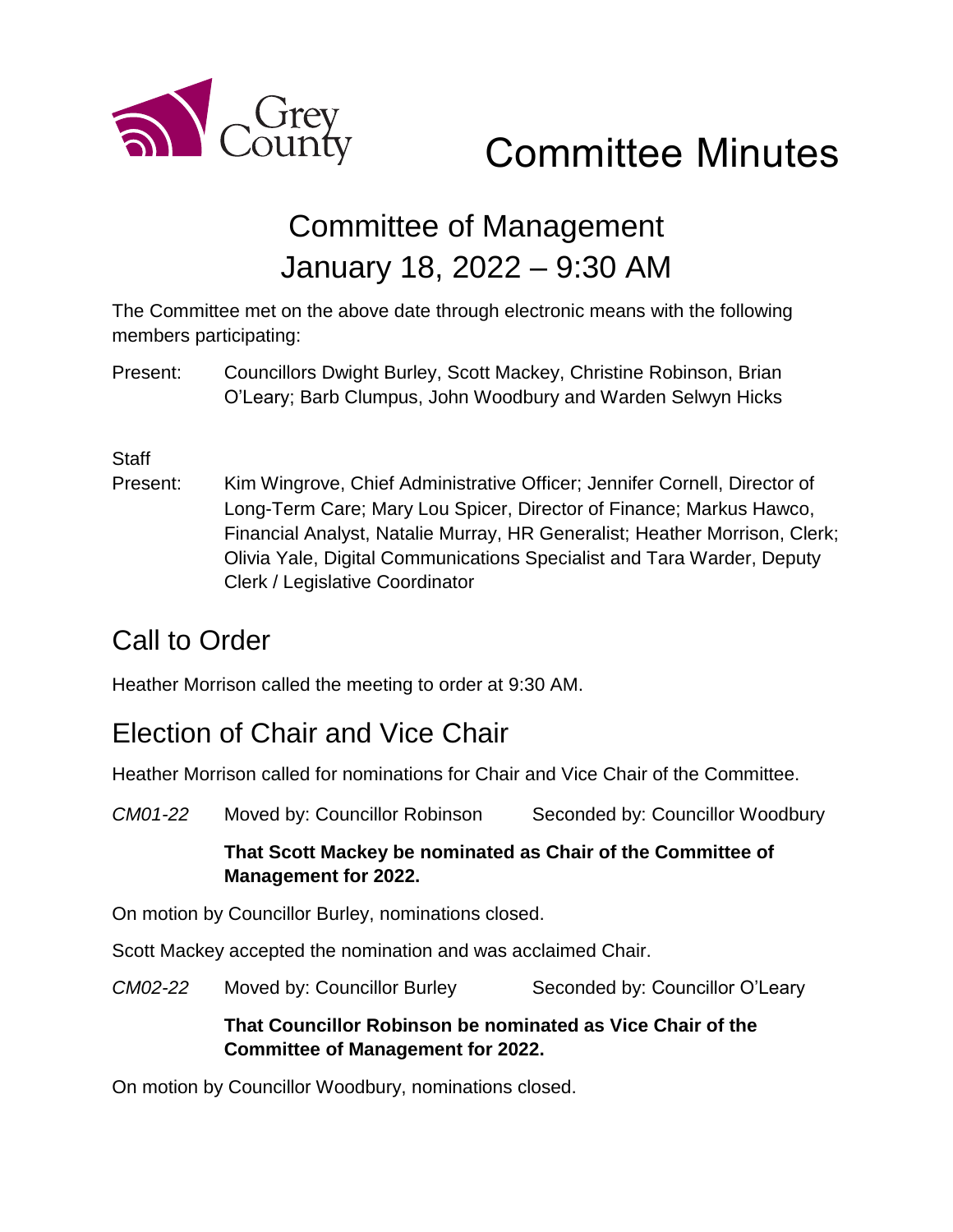Committee of Management January 18, 2022 Councillor Robinson accepted the nomination and was acclaimed Vice Chair of the Committee for 2022.

Councillor Mackey then assumed the Chair.

#### Declaration of Interest

There were no declarations of interest.

## Reports

#### *LTCR-CM-01-22 Long-Term Care Operational Report October 15-December 14, 2021*

Jennifer Cornell presented the operational report dated October 15, 2021 to December 31, 2021.

It was noted that the Ministry of Long-Term Care has provided funding to access a digital clinic support tool and each home will receive \$5,000 in funding. The implementation will take place during the first quarter of 2022.

Compliance findings were then outlined. There were no outbreaks during this reporting period and training efforts to support the Behavioural Support Transition Unit pilot are continuing. Staffing changes were also outlined.

All of the homes worked hard with residents, staff, and the community to recognize the various events during this time period, including Hallowe'en, Remembrance Day, and Christmas. The report outlines the efforts to bring some normalcy to the residents.

The provincial requirement to meet 97% occupancy has been paused during the pandemic and this will be set to expire on January 31st, 2022. Relief from the requirement during covid-19 and other infectious disease outbreaks will continue.

All three homes had regular inspections and completed required drills.

Ms. Cornell then shared some "Colour It" stories. From handmade art projects to fuzzy blankets, the community continues to share their support with the homes. One resident wanted to tour the renovated Grey County Administration building across the road from Lee Manor and staff were able to make this happen for her. The recreation team also created a festival of lights at Rockwood Terrace for the residents in place of the usual bus tour that happens during the Christmas season.

Questions were addressed regarding the use of the Employee Assistance Program for staff and the temporary wage enhancement for personal support workers.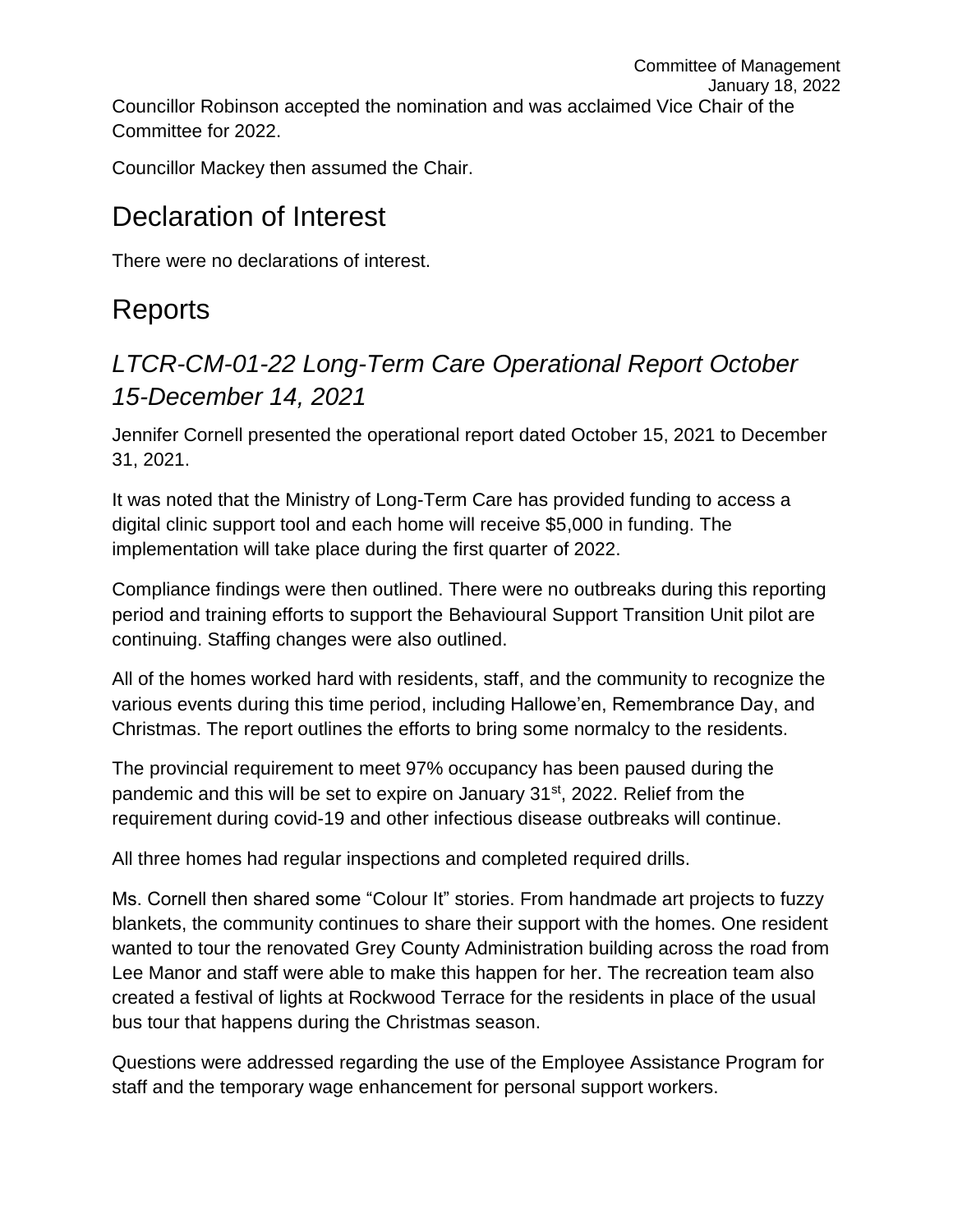Staff noted that they would want to follow the lead of AdvantAge Ontario when it comes to advocating for additional wage enhancements for PSWs. It was noted that the organization has released their provincial pre-budget advocacy document and the Director will follow up with the Committee on the contents of that document.

Discussion occurred on the use of peer support groups for mental health support and the benefits were noted. There is opportunity to learn from paramedics and firefighter partners on improvements to the Code Lavender program that was being developed before the pandemic. When people are reflecting on the pandemic down the road, they may need access to supports and it is important to keep that in mind.

*CM03-22* Moved by: Councillor O'Leary Seconded by: Councillor Burley

**That report LTCR-CM-01-22 regarding a Long-Term Care Operational Report dated October 15 – December 14, 2021 be received for information.** 

Carried

#### *LTCR-CM-02-22 Long Term Care Covid-19 Update*

Jennifer Cornell addressed the Committee on a long-term care covid-19 update.

All three homes are currently in active Covid-19 outbreak. Full outbreak measures are being used to ensure safety. There have been a number of updates come forward outlining the additional measures and guidance as a result of the new variant, Omicron. The homes quickly implemented all of the new strategies and have held family meetings to provide updates. Personal protective equipment supplies are being monitored to ensure that an 8 week supply is maintained at all times.

She outlined the timelines associated with the Covid-19 outbreaks for each of the homes.

Health status reports are provided on a daily basis to family members.

Leadership teams provide daily support and members are on site every day. Ms. Cornell then updated the Committee on the vaccine schedule for fourth doses for residents. The third dose is now mandatory for staff and they must have it by January 28<sup>th</sup> if they are eligible. Increased rapid testing has been taking place as well.

Infection prevention and control strategies were highlighted. Any staff who are providing direct care to residents that have symptoms or are Covid -19 positive, are to use N95 masks. Further, any area that is in Covid outbreak require staff to wear N95 masks.

Staff continue to be grateful for the designated care providers who continue to support residents whenever they are called upon.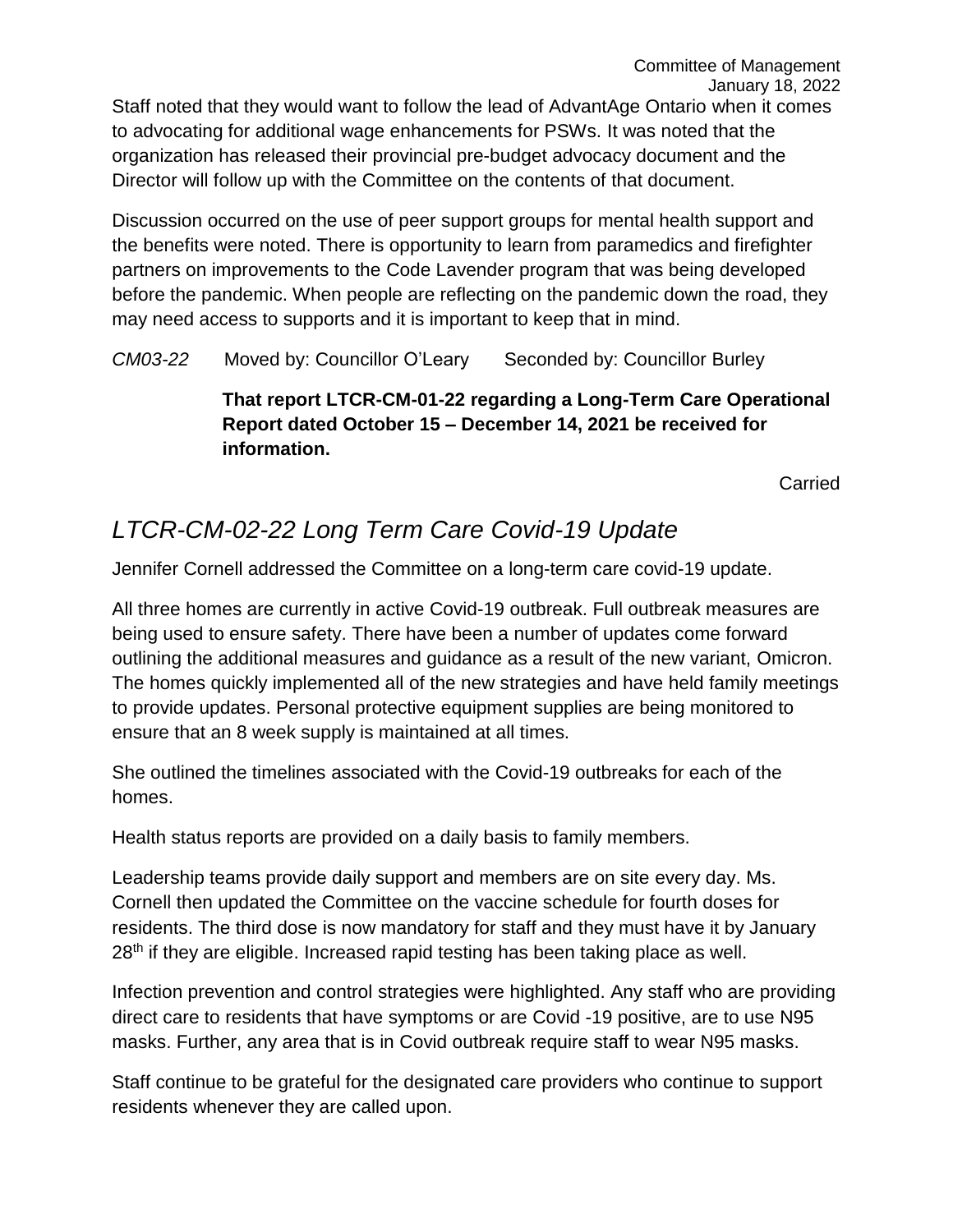Grey County staff are preparing to be redeployed to long term care if required.

Long-term care staffing levels are stable because of the hard work by staff and who continue to go above and beyond. Many are picking up extra shifts and all working extremely hard. It is a genuine team effort.

*CM04-22* Moved by: Councillor Clumpus Seconded by: Councillor Robinson

#### **That Report LTCR-CM-02-22 regarding a long-term care Covid-19 update be received for information.**

Carried

Committee of Management

#### *LTCR-CM-03-22 2021 Write off of Uncollectible Accounts*

Markus Hawco presented the above report to the Committee. This is an annual report to the Committee. The Ministry requires the County to write off uncollectible accounts regardless of their status at the end of the year. If there are any to be written off, the Ministry will write off 50% of the basic accommodations, however efforts are still made to collect from the residents.

Resident rates were discussed. For a resident who is in a basic bed, the cost is based on the previous year's Canada Revenue Agency notice of assessment and the province will pay the difference to the home. If a resident is in a preferred bed, they pay the full price.

*CM05-22* Moved by: Councillor Burley Seconded by: Councillor O'Leary

**That Report LTCR-CM-03-22 titled 2021 Long Term Care Write Off of Uncollectible Accounts be received; and**

**That the recommended write offs in the amount of \$28,701 as outlined in the report be approved.**

Carried

#### Other Business

There was no other business.

### Next Meeting Dates